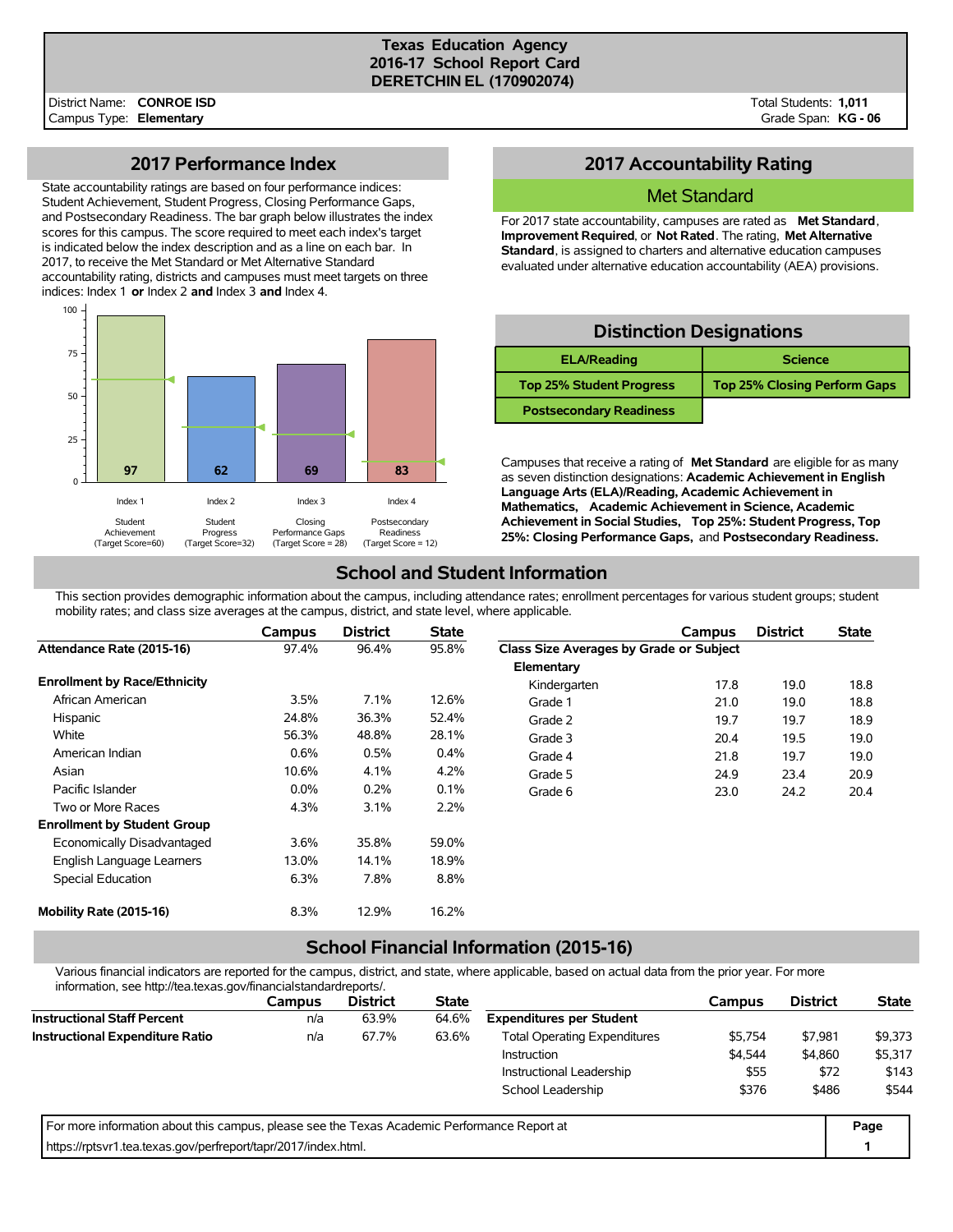| <b>Texas Education Agency</b> | <b>DERETCHIN EL (170902074)</b> |  |
|-------------------------------|---------------------------------|--|
| 2016-17 School Report Card    | <b>CONROE ISD</b>               |  |

|                                                                             |      |              |     | All                        | African |                 |       | American                 |       | <b>Pacific</b>           | Two or<br>More | Econ          |
|-----------------------------------------------------------------------------|------|--------------|-----|----------------------------|---------|-----------------|-------|--------------------------|-------|--------------------------|----------------|---------------|
|                                                                             |      | <b>State</b> |     | District Students American |         | <b>Hispanic</b> | White | Indian                   | Asian | <b>Islander</b>          | Races          | <b>Disadv</b> |
| STAAR Percent at Approaches Grade Level or Above (Sum of All Grades Tested) |      |              |     |                            |         |                 |       |                          |       |                          |                |               |
| All Subjects                                                                | 2017 | 75%          | 85% | 97%                        | 98%     | 94%             | 98%   | 100%                     | 97%   | $\overline{\phantom{a}}$ | 100%           | 96%           |
|                                                                             | 2016 | 75%          | 85% | 98%                        | 93%     | 96%             | 98%   | 100%                     | 100%  | $\sim$                   | 100%           | 96%           |
| Reading                                                                     | 2017 | 72%          | 82% | 97%                        | 100%    | 92%             | 98%   | $\ast$                   | 98%   | $\overline{\phantom{a}}$ | 100%           | 100%          |
|                                                                             | 2016 | 73%          | 84% | 98%                        | 97%     | 95%             | 98%   | $\ast$                   | 100%  | $\blacksquare$           | 100%           | 96%           |
| <b>Mathematics</b>                                                          | 2017 | 79%          | 88% | 99%                        | 100%    | 97%             | 99%   | $\ast$                   | 98%   | $\overline{\phantom{a}}$ | 100%           | 96%           |
|                                                                             | 2016 | 76%          | 87% | 98%                        | 90%     | 97%             | 99%   | $\ast$                   | 100%  | $\overline{\phantom{a}}$ | 100%           | 96%           |
| Writing                                                                     | 2017 | 67%          | 75% | 89%                        | 86%     | 86%             | 90%   | $\ast$                   | 87%   | $\overline{\phantom{a}}$ | 100%           | 71%           |
|                                                                             | 2016 | 69%          | 80% | 97%                        | 100%    | 97%             | 96%   | $\overline{\phantom{a}}$ | 100%  | $\overline{\phantom{a}}$ | 100%           | $\ast$        |
| Science                                                                     | 2017 | 79%          | 88% | 98%                        | 100%    | 100%            | 97%   | $\overline{\phantom{a}}$ | 100%  | $\overline{\phantom{a}}$ | 100%           | 100%          |
|                                                                             | 2016 | 79%          | 89% | 98%                        | 89%     | 97%             | 98%   | $\ast$                   | 100%  | $\overline{\phantom{a}}$ | 100%           | 100%          |
|                                                                             |      |              |     |                            |         |                 |       |                          |       |                          |                |               |
| STAAR Percent at Meets Grade Level (Sum of All Grades Tested)               |      |              |     |                            |         |                 |       | $\ast$                   |       |                          |                |               |
| Two or More Subjects 2017                                                   |      | 48%          | 64% | 84%                        | 64%     | 80%             | 85%   | *                        | 89%   | $\blacksquare$           | 94%            | 58%           |
|                                                                             | 2016 | 45%          | 62% | 82%                        | 63%     | 80%             | 83%   | $\ast$                   | 87%   | $\sim$                   | 91%            | 52%           |
| Reading                                                                     | 2017 | 48%          | 62% | 85%                        | 64%     | 84%             | 86%   | *                        | 88%   | $\sim$                   | 97%            | 63%           |
|                                                                             | 2016 | 46%          | 61% | 84%                        | 67%     | 82%             | 84%   | *                        | 89%   | $\blacksquare$           | 87%            | 76%           |
| <b>Mathematics</b>                                                          | 2017 | 48%          | 65% | 91%                        | 72%     | 89%             | 92%   |                          | 95%   | $\overline{\phantom{a}}$ | 97%            | 63%           |
|                                                                             | 2016 | 43%          | 61% | 88%                        | 63%     | 90%             | 89%   | $\ast$                   | 94%   | $\overline{\phantom{a}}$ | 91%            | 62%           |
| Writing                                                                     | 2017 | 38%          | 47% | 65%                        | 71%     | 50%             | 69%   | $\ast$                   | 67%   | $\overline{\phantom{a}}$ | 86%            | $\ast$        |
|                                                                             | 2016 | 41%          | 53% | 75%                        | $\ast$  | 72%             | 76%   | $\overline{a}$           | 88%   | $\overline{\phantom{a}}$ | $\ast$         | $\ast$        |
| Science                                                                     | 2017 | 52%          | 69% | 84%                        | ∗       | 81%             | 86%   | $\overline{a}$           | 100%  | $\overline{\phantom{a}}$ | 63%            | $\ast$        |
|                                                                             | 2016 | 47%          | 65% | 90%                        | 78%     | 81%             | 92%   | $\ast$                   | 95%   | $\blacksquare$           | 100%           | 100%          |
| STAAR Percent at Masters Grade Level (Sum of All Grades Tested)             |      |              |     |                            |         |                 |       |                          |       |                          |                |               |
| All Subjects                                                                | 2017 | 20%          | 33% | 63%                        | 45%     | 54%             | 65%   | *                        | 74%   | $\overline{\phantom{a}}$ | 71%            | 30%           |
|                                                                             | 2016 | 18%          | 30% | 60%                        | 34%     | 57%             | 60%   | *                        | 74%   | $\overline{\phantom{a}}$ | 72%            | 40%           |
| Reading                                                                     | 2017 | 19%          | 30% | 64%                        | 52%     | 54%             | 66%   | *                        | 75%   | $\blacksquare$           | 74%            | 25%           |
|                                                                             | 2016 | 17%          | 28% | 60%                        | 30%     | 55%             | 62%   | *                        | 72%   | $\overline{\phantom{a}}$ | 74%            | 43%           |
| Mathematics                                                                 | 2017 | 23%          | 37% | 70%                        | 52%     | 61%             | 72%   | $\ast$                   | 84%   | $\overline{\phantom{a}}$ | 81%            | 36%           |
|                                                                             | 2016 | 19%          | 32% | 67%                        | 37%     | 70%             | 66%   | *                        | 81%   | $\overline{\phantom{a}}$ | 78%            | 41%           |
| Writing                                                                     | 2017 | 12%          | 17% | 30%                        | *       | 23%             | 33%   | $\ast$                   | 40%   | $\sim$                   | $\ast$         | $\ast$        |
|                                                                             | 2016 | 15%          | 23% | 50%                        | *       | 41%             | 51%   | $\overline{\phantom{a}}$ | 75%   | $\blacksquare$           | $\ast$         | $\ast$        |
| Science                                                                     | 2017 | 19%          | 33% | 63%                        | *       | 65%             | 64%   | $\overline{\phantom{a}}$ | 58%   | $\overline{\phantom{a}}$ | $\ast$         | $\ast$        |
|                                                                             | 2016 | 16%          | 29% | 41%                        | *       | 35%             | 38%   | $\ast$                   | 63%   | $\overline{\phantom{a}}$ | 63%            | $\ast$        |
| <b>STAAR Percent Met or Exceeded Progress</b>                               |      |              |     |                            |         |                 |       |                          |       |                          |                |               |
| All Subjects                                                                | 2017 | 61%          | 66% | 82%                        | 74%     | 77%             | 83%   | $\ast$                   | 91%   |                          | 93%            | 78%           |
|                                                                             | 2016 | 62%          | 66% | 82%                        | 71%     | 81%             | 81%   | $\ast$                   | 87%   |                          | 85%            | 86%           |
| Reading                                                                     | 2017 | 59%          | 63% | 79%                        | $\ast$  | 72%             | 81%   | $\ast$                   | 88%   | $\blacksquare$           | 86%            | 78%           |
|                                                                             | 2016 | 60%          | 64% | 76%                        | 58%     | 74%             | 77%   | $\ast$                   | 78%   | $\blacksquare$           | 76%            | 71%           |
| Mathematics                                                                 | 2017 | 64%          | 69% | 85%                        | *       | 81%             | 85%   | $\ast$                   | 95%   | $\overline{\phantom{a}}$ | 100%           | 79%           |
|                                                                             | 2016 | 63%          | 68% | 87%                        | $\ast$  | 89%             | 86%   | $\ast$                   | 97%   | $\overline{\phantom{a}}$ | 94%            | 100%          |
|                                                                             |      |              |     |                            |         |                 |       |                          |       |                          |                |               |

For more information about this campus, please see the Texas Academic Performance Report at **Page Page** https://rptsvr1.tea.texas.gov/perfreport/tapr/2017/index.html. **2**

'?' Indicates that the data for this item were statistically improbable, or were reported outside a reasonable range. '-' Indicates zero observations reported for this group. '\*' Indicates results are masked due to small numbers to protect student confidentiality. Moreover, the context of the strong is not applicable for this group.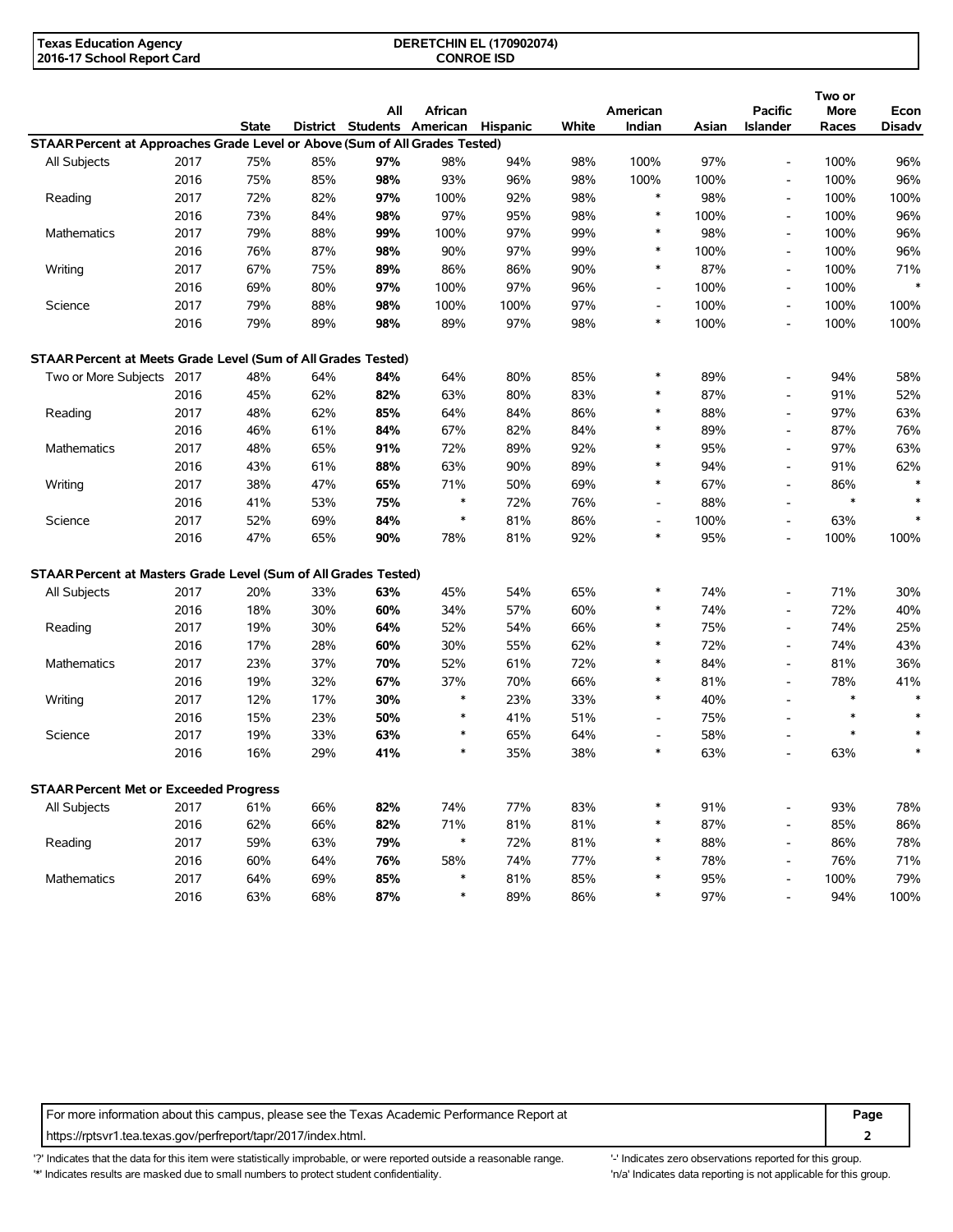#### **DERETCHIN EL (170902074) CONROE ISD**

|                                                                    |      |              |                 |         |                 |          |        |                          |        |                          | Two or      |               |
|--------------------------------------------------------------------|------|--------------|-----------------|---------|-----------------|----------|--------|--------------------------|--------|--------------------------|-------------|---------------|
|                                                                    |      |              |                 |         | African         |          |        | American                 |        | <b>Pacific</b>           | <b>More</b> | Econ          |
|                                                                    |      | <b>State</b> | <b>District</b> |         | Campus American | Hispanic | White  | Indian                   | Asian  | <b>Islander</b>          | Races       | <b>Disadv</b> |
| <b>STAAR Percent Exceeded Progress</b>                             |      |              |                 |         |                 |          |        |                          |        |                          |             |               |
| All Subjects                                                       | 2017 | 19%          | 24%             | 44%     | 13%             | 43%      | 44%    | $\ast$                   | 64%    | $\overline{\phantom{a}}$ | 48%         | 32%           |
|                                                                    | 2016 | 17%          | 19%             | 37%     | 29%             | 37%      | 35%    | ∗                        | 46%    | $\overline{\phantom{a}}$ | 53%         | 39%           |
| Reading                                                            | 2017 | 17%          | 20%             | 40%     | $\ast$          | 41%      | 40%    | ∗                        | 48%    | $\blacksquare$           | 43%         | 33%           |
|                                                                    | 2016 | 16%          | 17%             | 35%     | 37%             | 36%      | 32%    | ∗                        | 50%    | $\overline{\phantom{a}}$ | 53%         | 43%           |
| <b>Mathematics</b>                                                 | 2017 | 20%          | 27%             | 48%     | $\ast$          | 44%      | 47%    | $\ast$                   | 80%    | $\overline{\phantom{a}}$ | 52%         | 32%           |
|                                                                    | 2016 | 17%          | 21%             | 38%     | ∗               | 38%      | 38%    | $\ast$                   | 43%    |                          | 53%         | 36%           |
| Progress of Prior-Year Non-Proficient Students (Sum of Grades 4-8) |      |              |                 |         |                 |          |        |                          |        |                          |             |               |
| Reading                                                            | 2017 | 35%          | 35%             | 50%     |                 | *        | 80%    |                          |        |                          |             | *             |
|                                                                    | 2016 | 35%          | 41%             | 88%     | ∗               | $\ast$   | $\ast$ |                          |        |                          | $\ast$      |               |
| <b>Mathematics</b>                                                 | 2017 | 43%          | 48%             | 75%     | $\ast$          | $\ast$   | $\ast$ |                          |        |                          |             | *             |
| <b>Students Success Initiative</b>                                 |      |              |                 |         |                 |          |        |                          |        |                          |             |               |
| Grade 5                                                            |      |              |                 |         |                 |          |        |                          |        |                          |             |               |
| Students Approaching Grade Level on First STAAR Administration     |      |              |                 |         |                 |          |        |                          |        |                          |             |               |
| Reading                                                            | 2017 | 72%          | 82%             | 98%     | 100%            | 98%      | 98%    | $\overline{\phantom{a}}$ | 100%   | $\overline{\phantom{a}}$ | 100%        | 86%           |
| Mathematics                                                        | 2017 | 81%          | 90%             | 99%     | 100%            | 98%      | 100%   | $\overline{\phantom{a}}$ | 100%   | $\overline{\phantom{a}}$ | 100%        | 100%          |
| Students Requiring Accelerated Instruction                         |      |              |                 |         |                 |          |        |                          |        |                          |             |               |
| Reading                                                            | 2017 | 28%          | 18%             | $\ast$  | $\ast$          | $\ast$   | $\ast$ |                          | $\ast$ |                          | $\ast$      |               |
| <b>Mathematics</b>                                                 | 2017 | 19%          | 10%             | $\star$ | $\ast$          | $\ast$   | $\ast$ |                          | *      |                          | $\ast$      |               |
| <b>STAAR Cumulative Met Standard</b>                               |      |              |                 |         |                 |          |        |                          |        |                          |             |               |
| Reading                                                            | 2017 | 81%          | 88%             | 99%     | 100%            | 98%      | 99%    |                          | 100%   |                          | 100%        | 100%          |
| Mathematics                                                        | 2017 | 87%          | 93%             | 100%    | 100%            | 100%     | 100%   | $\overline{\phantom{a}}$ | 100%   | $\overline{\phantom{a}}$ | 100%        | 100%          |

For more information about this campus, please see the Texas Academic Performance Report at **Page Page** https://rptsvr1.tea.texas.gov/perfreport/tapr/2017/index.html. **3**

'?' Indicates that the data for this item were statistically improbable, or were reported outside a reasonable range. '' Indicates zero observations reported for this group. '\*' Indicates results are masked due to small numbers to protect student confidentiality. Ma' Indicates data reporting is not applicable for this group.